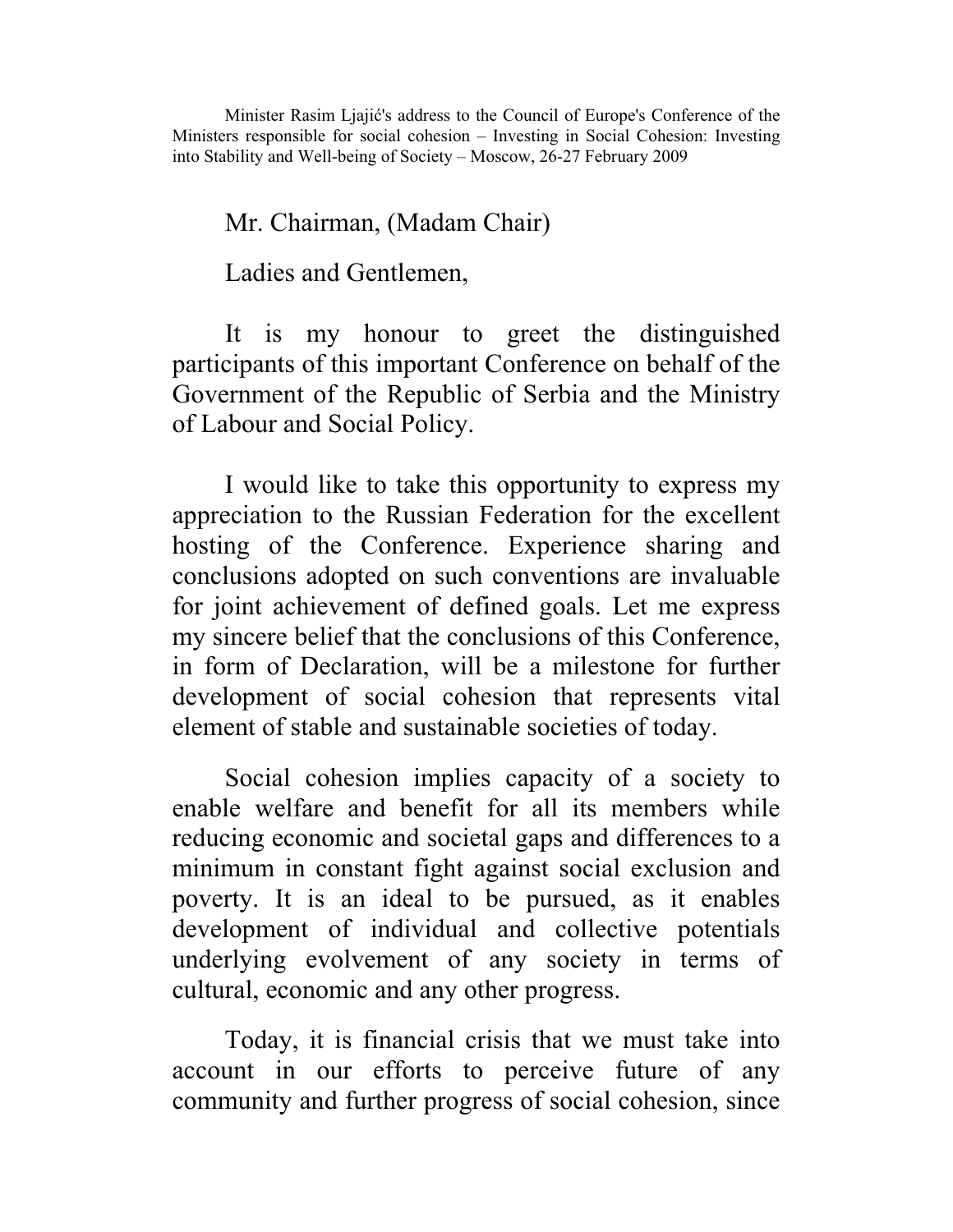it has been affecting transition countries in its particular ways.

In the Republic of Serbia, and I am aware, in other transition countries, social cohesion has been essentially contributing to the reforms in general. The Republic of Serbia is strongly committed to a policy according to which diversity and different aspects in society are not an obstacle but requirement for promotion of a stable society. Compromise reaching, defining common goals, social integration of vulnerable and marginalized groups of population, social inclusion fostered through social dialogue and partnership, all these are targets our country is set to reach through development of legislation aligned with the EU standards and active membership in international organisations. Also, Serbia follows recommendations and views of the European Committee for Social Cohesion of the Council of Europe reflected in reconciliation between sustainable economic growth and investing in people. Better access to social rights and social security alongside policies ensuring welfare and well-being for families with children, care for the elderly and effective social inclusion by way of housing, employment, education and training, healthcare, income support programmes and social services is one of the priorities of the Republic of Serbia. Furthermore, I would like to stress that effective public policies are based on and reinforced by sound cooperation with civil society, non-governmental organisations, trade unions, employers and others.

The Republic of Serbia is committed to its active role in all the activities contributing to enhancement of social cohesion towards society as a basis for personal